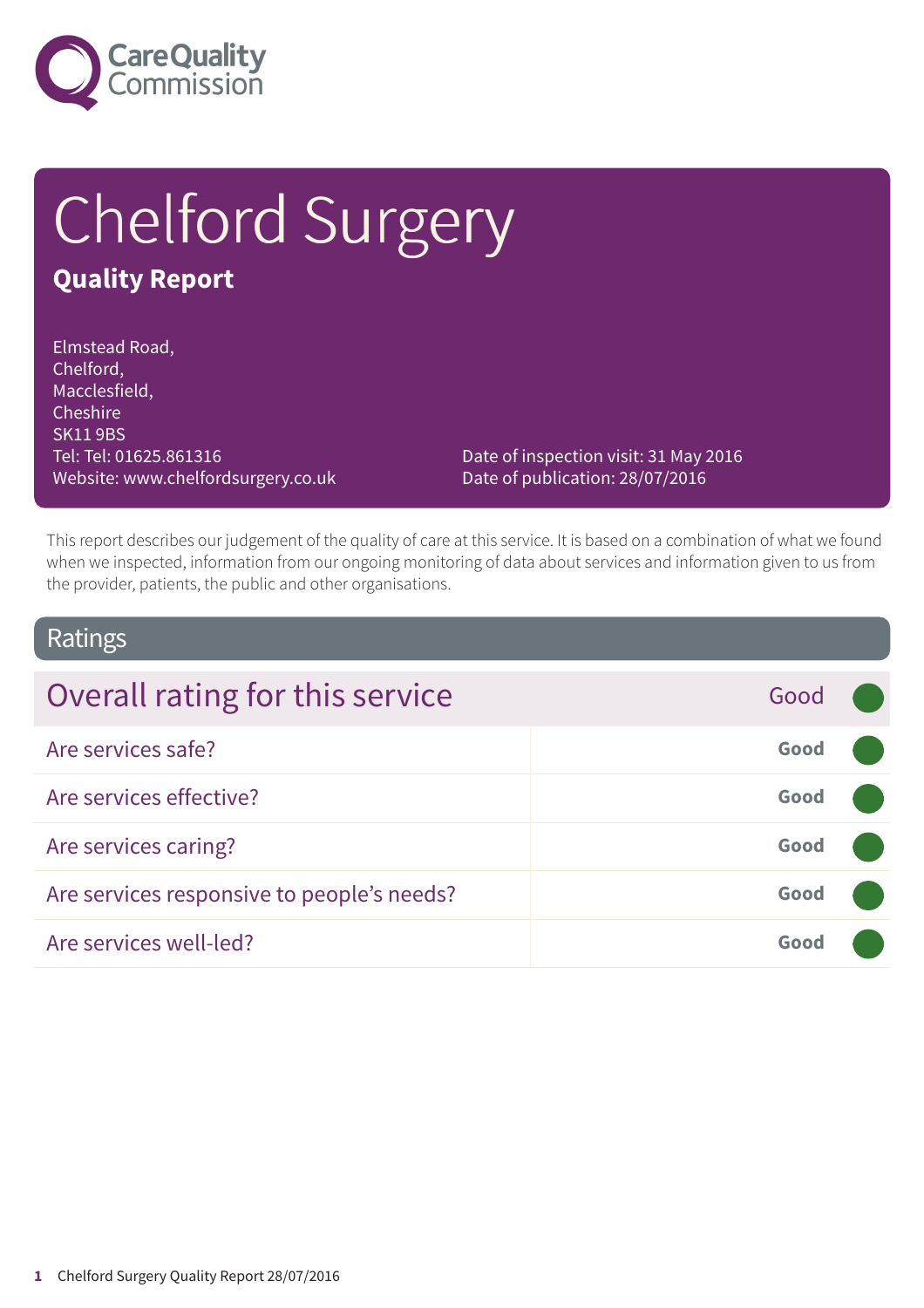### **Contents**

| Summary of this inspection<br>Overall summary<br>The five questions we ask and what we found<br>The six population groups and what we found | Page           |
|---------------------------------------------------------------------------------------------------------------------------------------------|----------------|
|                                                                                                                                             | $\overline{2}$ |
|                                                                                                                                             | $\overline{4}$ |
|                                                                                                                                             | $\overline{7}$ |
| What people who use the service say                                                                                                         | 10             |
| Areas for improvement                                                                                                                       | 10             |
| Detailed findings from this inspection                                                                                                      |                |
| Our inspection team                                                                                                                         | 11             |
| Background to Chelford Surgery                                                                                                              | 11             |
| Why we carried out this inspection                                                                                                          | 11             |
| How we carried out this inspection                                                                                                          | 11             |
| Detailed findings                                                                                                                           | 13             |

### Overall summary

#### **Letter from the Chief Inspector of General Practice**

We carried out an announced comprehensive inspection at Chelford Surgery on 31 May 2016. Overall the practice is rated as good.

Our key findings across all the areas we inspected were as follows:

- There was an open and transparent approach to safety and an effective system in place for reporting and recording significant events.
- Risks to patients were assessed and well managed although the storage of oxygen cylinders was considered to be a risk.
- Staff assessed patients' needs and delivered care in line with current evidence based guidance. Staff had been trained to provide them with the skills, knowledge and experience to deliver effective care and treatment.
- Patients said they were treated with compassion, dignity and respect and they were involved in their care and decisions about their treatment.
- Information about services and how to complain was available and easy to understand.
- Patients said they found it easy to make an appointment with a named GP and there was continuity of care, with urgent appointments available the same day.
- The practice worked well with its Patient Representative Group to better understand the needs of its patients
- The practice had good facilities and was well equipped to treat patients and meet their needs.
- There was a clear leadership structure and staff felt supported by management. The practice proactively sought feedback from staff and patients, which it acted on.
- The provider was aware of and complied with the requirements of the duty of candour.

The areas where the provider should make improvement are:

• Review, and describe more clearly, the system in place to make sure all drugs taken on home visits are in date.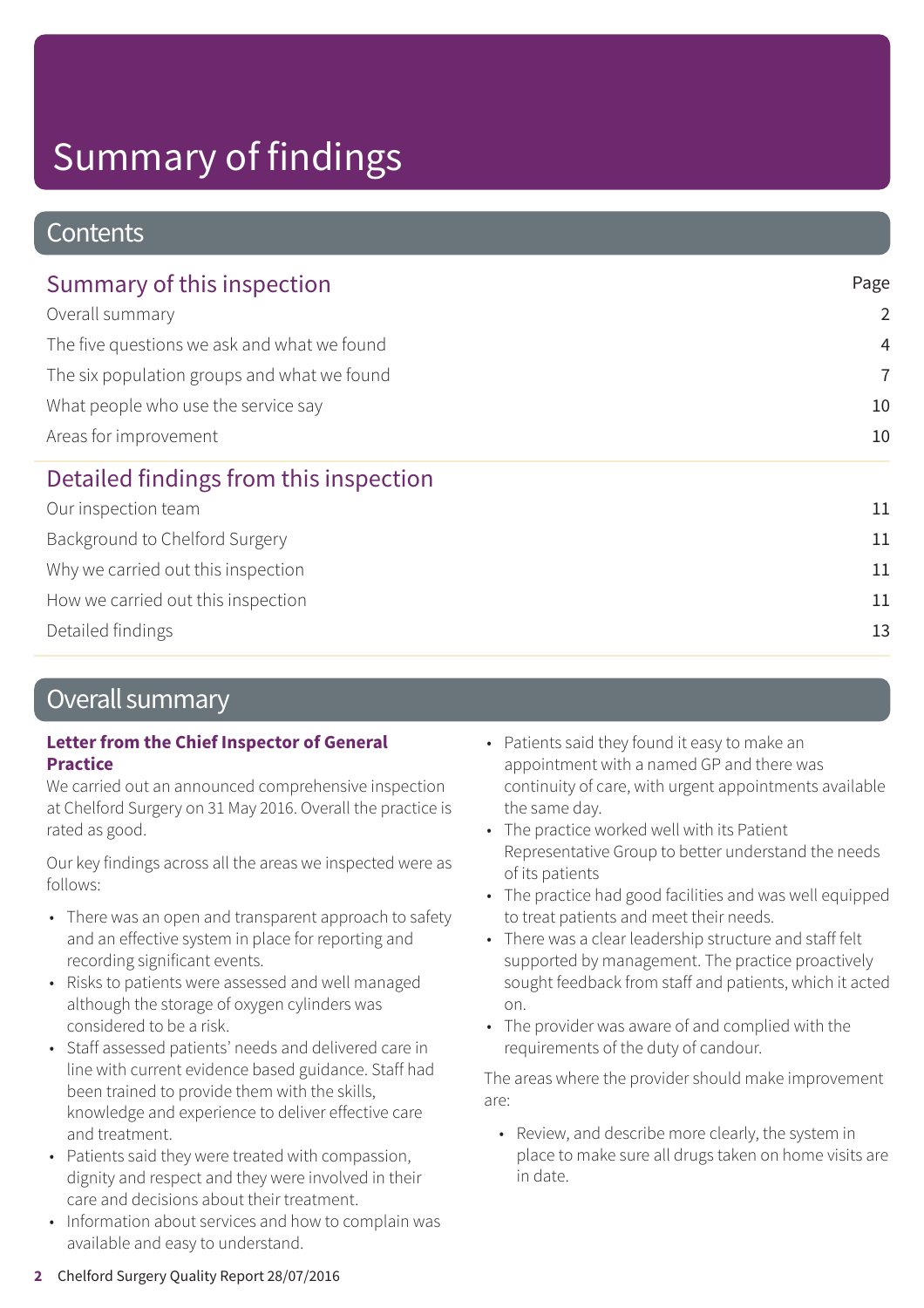• Arrange for the safe storage (prevent them falling) of oxygen cylinders in the dispensary and for records to be kept of those cylinders being checked along with the defibrillator.

**Professor Steve Field (CBE FRCP FFPH FRCGP)** Chief Inspector of General Practice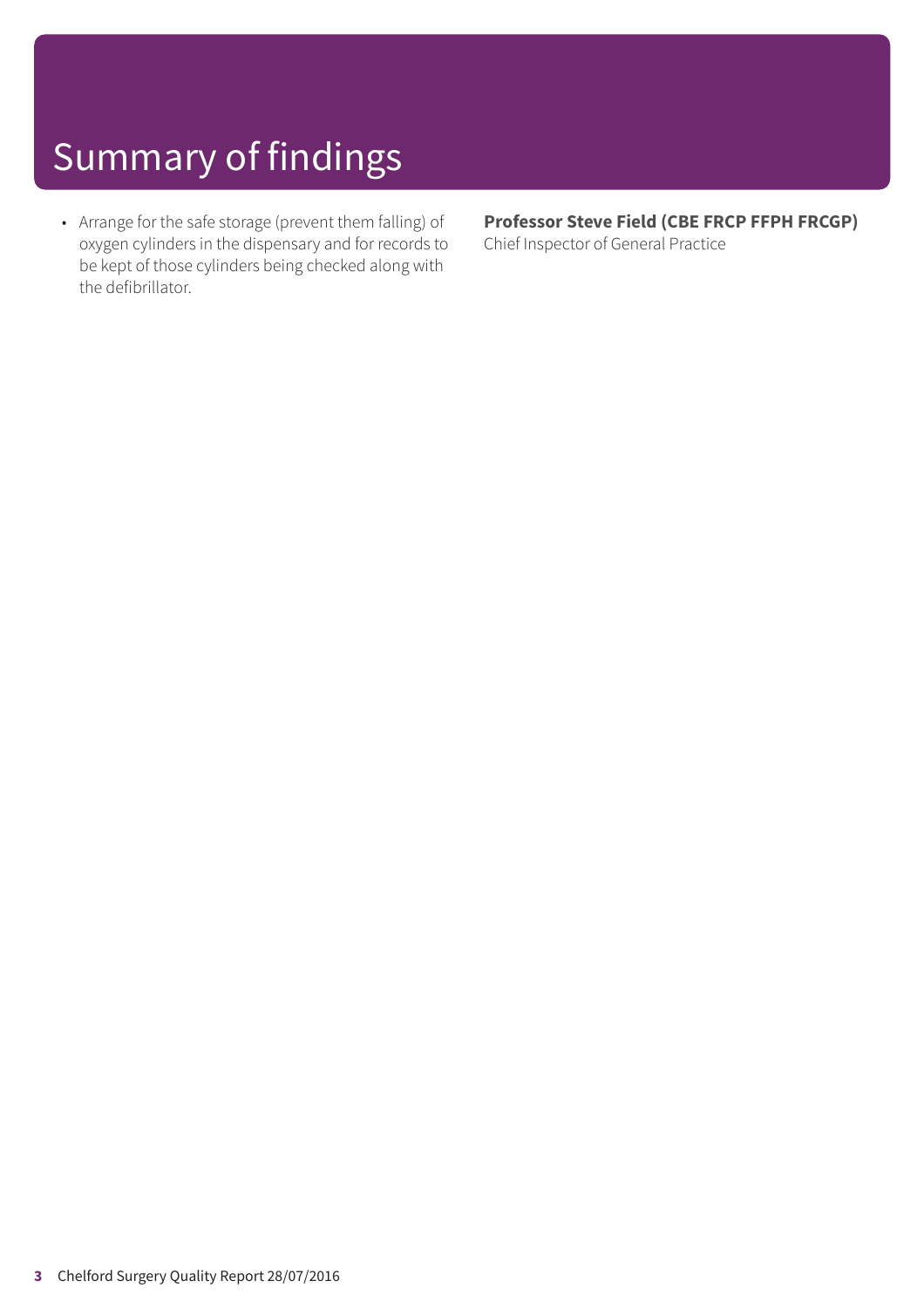### The five questions we ask and what we found

We always ask the following five questions of services.

#### **Are services safe?**

The practice is rated as good for providing safe services.

- There was an effective system in place for reporting and recording significant events.
- Lessons were shared to make sure action was taken to improve safety in the practice.
- The practice had clearly defined and embedded systems, processes and practices in place to keep patients safe and safeguarded from abuse.
- Risks to patients were assessed and well managed, including safeguarding patients from the risk of infection. We did however notice that the storage of oxygen cylinders in the dispensary presented a potential risk to both patients and staff.
- We found that GPs were not recording the checks of drugs held in their bags.

#### **Are services effective?**

The practice is rated as good for providing effective services.

- Data from the Quality and Outcomes Framework (QOF) showed patient outcomes were at or above average compared to the national average.
- Staff assessed needs and delivered care in line with current evidence based guidance.
- Clinical audits demonstrated quality improvement.
- Staff had the skills, knowledge and experience to deliver effective care and treatment.
- There was evidence of appraisals and personal development plans for all staff.
- Staff worked with other health care professionals to understand and meet the range and complexity of patients' needs.

#### **Are services caring?**

The practice is rated as good for providing caring services.

- Data from the national GP patient survey showed patients rated the practice higher than others for several aspects of care
- Patients said they were treated with compassion, dignity and respect and they were involved in decisions about their care and treatment.
- Information for patients about the services available was easy to understand and accessible.

**Good –––**

**Good –––**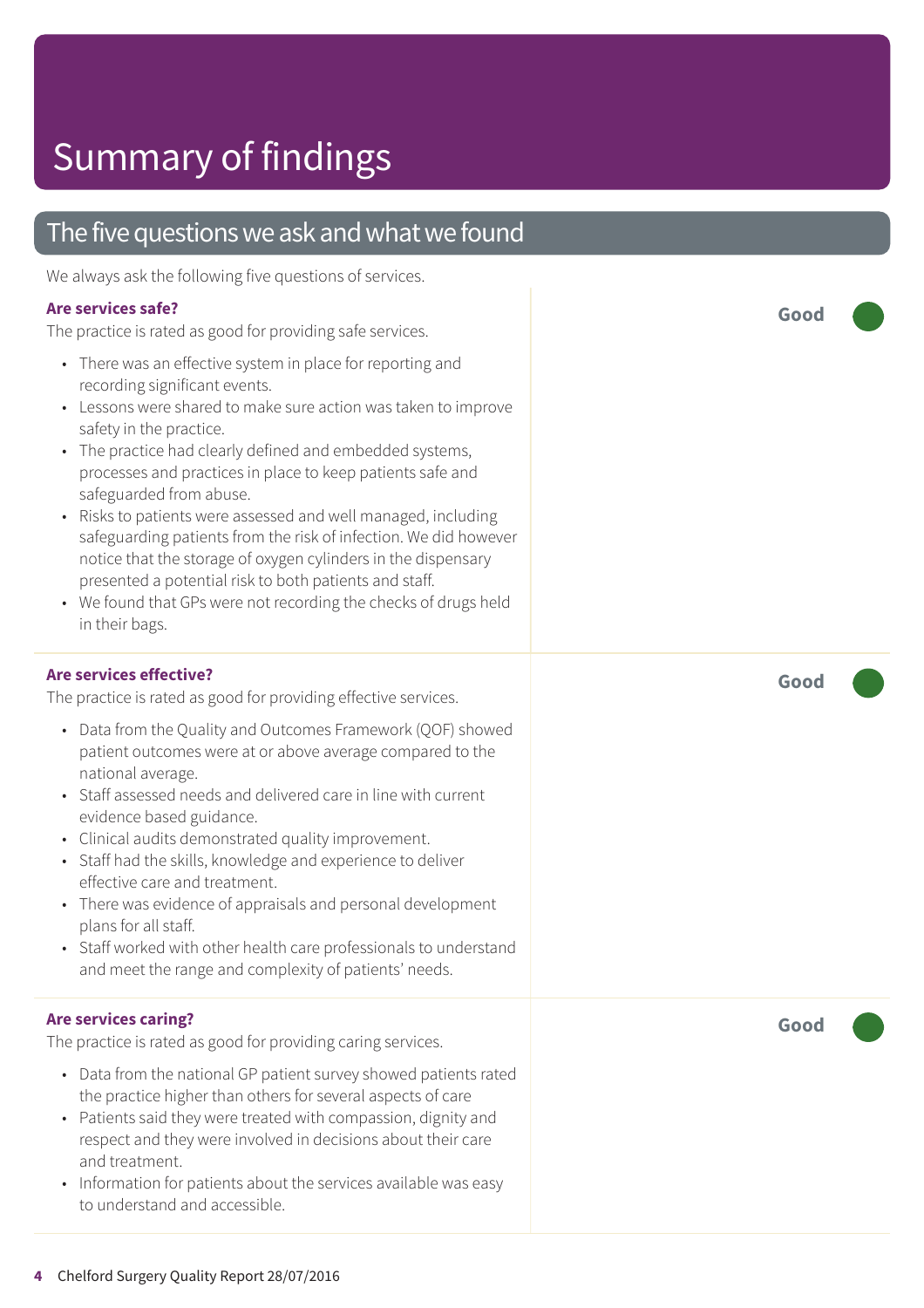We saw staff treated patients with kindness and respect, and maintained patient and information confidentiality.

#### **Are services responsive to people's needs?**

The practice is rated as good for providing responsive services.

- Practice staff reviewed the needs of its local population and engaged with the Clinical Commissioning Group (CCG), to secure improvements to services where these were identified. This included signing up to the 'Caring Together' contract and offering enhanced services such as initiation of insulin and a phlebotomy clinic. The practice had also signed up to a prescribing service, rewarding them for the making the best and most effective use of medicines and supported the delivery of good outcomes for patients. It also minimised risk of harm and delivered value for money.
- Patients said they found it easy to make an appointment with a named GP and there was continuity of care, with urgent appointments available the same day.
- The practice had good facilities and was well equipped to treat patients and meet their needs.
- Information about how to complain was available and easy to understand and evidence showed the practice responded quickly to issues raised. Learning from complaints was shared with staff and other stakeholders.

#### **Are services well-led?**

The practice is rated as good for being well-led.

- The practice had a clear vision and strategy to deliver high quality care and promote good outcomes for patients. Staff were clear about the vision and their responsibilities in relation to it.
- There was a clear leadership structure and staff felt supported by management. The practice had a number of policies and procedures to govern activity and held regular governance meetings.
- There was an overarching governance framework which supported the delivery of the strategy and good quality care. This included arrangements to monitor and improve quality and identify risk.
- The provider was aware of and complied with the requirements of the duty of candour. The partners encouraged a culture of openness and honesty. The practice had systems in place for notifiable safety incidents and ensured this information was shared with staff to ensure appropriate action was taken

**Good –––**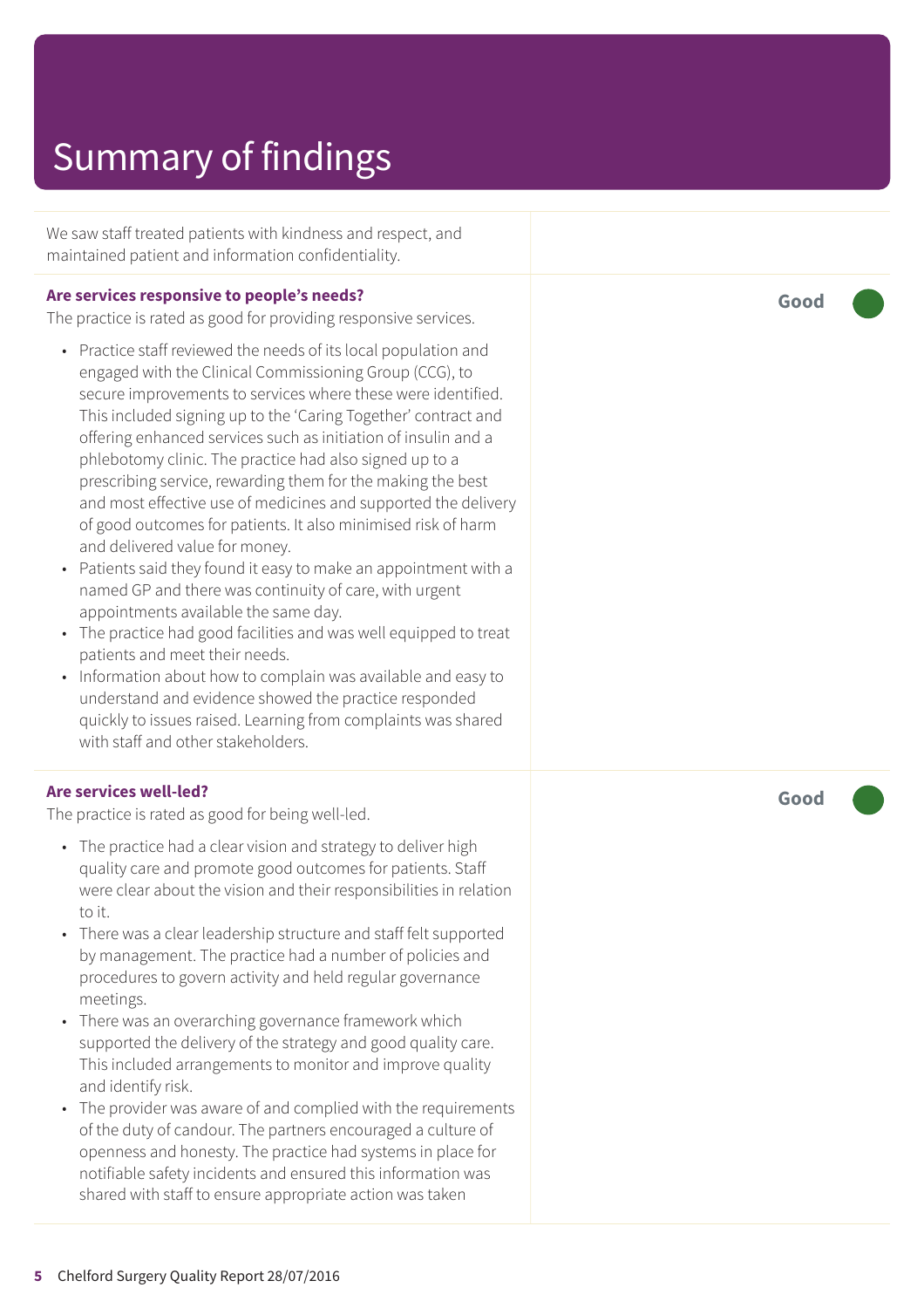- The practice proactively sought feedback from staff and patients, which it acted on. The Patient Representative Group (PRG) was active.
- There was a strong focus on continuous learning and improvement at all levels.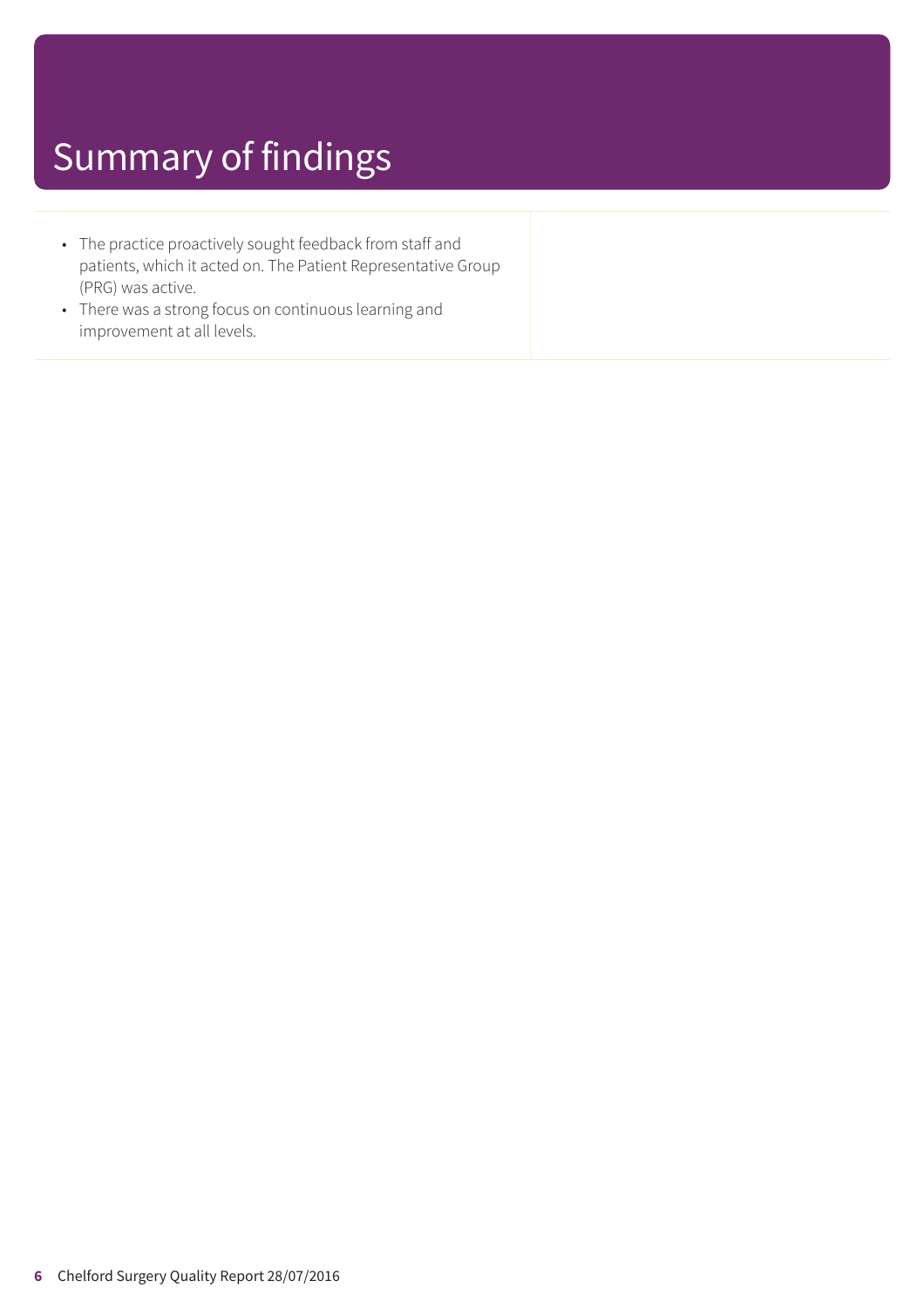### The six population groups and what we found

We always inspect the quality of care for these six population groups.

#### **Older people**

The practice is rated as good for the care of older people.

- The practice offered proactive, personalised care to meet the needs of the older people in its population.
- The practice was responsive to the needs of older people, and offered home visits and urgent appointments for those with enhanced needs.
- Care plans and health checks were in place, with regular medicine reviews carried out.
- The building was accessible for patients who may have mobility problems.
- Patients with complex needs were discussed at multi-disciplinary team meetings to ensure their needs were met.
- Referrals to other services were regularly made, for example the dietetic service.
- The practice identified carers and offered services such as health checks and annual flu vaccinations and together with the PRG was aiming to improve the services to carers further.

#### **People with long term conditions**

The practice is rated as good for the care of people with long-term conditions.

- Nursing staff had lead roles in chronic disease management and patients at risk of hospital admission were identified as a priority.
- Performance for diabetes related indicators was better than the national average.
- Longer appointments and home visits were available when needed.
- All these patients had a named GP and a structured annual review to check their health and medicines needs were being met. For those patients with the most complex needs, the named GP worked with relevant health and care professionals to deliver a multidisciplinary package of care.
- The practice employed staff who were trained in dispensing medication on-site, thereby enabling patients to have ease of access to their medication.
- There was an emphasis on educating and informing patients about how to look after themselves in order to maintain good health.

**Good –––**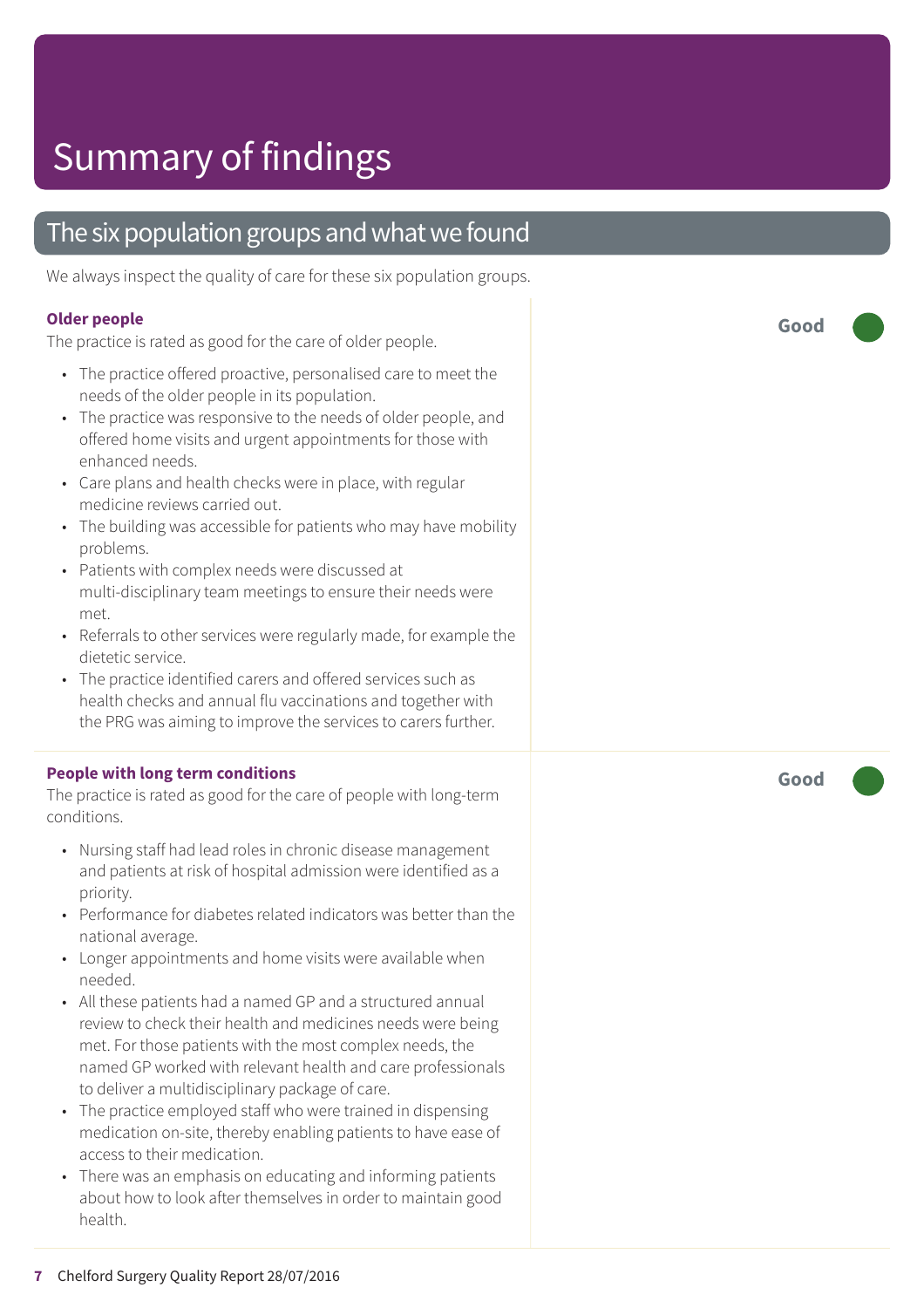• Regular palliative care meetings were held to discuss patients with cancer and long term chronic conditions.

#### **Families, children and young people**

The practice is rated as good for the care of families, children and young people.

- Immunisation rates were high for all standard childhood immunisations.
- 82% of patients with asthma, on the practice register, had had an asthma review in the preceding 12 months that included an assessment of asthma control using the 3 routine clinical practice (RCP) questions. This compared to a national average of 75%.
- 82% of women aged 25-64 were recorded as having had a cervical screening test in the preceding 5 years. This compares to a national average of 82%.
- Appointments were available outside of school hours and the premises were suitable for children and babies.
- There was a dedicated child and adult safeguarding lead. Safeguarding training had been provided for practice staff.
- Childhood immunisations were undertaken and strongly encouraged by GP's when carrying out six-week checks on babies.

#### **Working age people (including those recently retired and students)**

The practice is rated as good for the care of working-age people (including those recently retired and students).

- The needs of the working age population, those recently retired and students had been identified and the practice had adjusted the services it offered to ensure these were accessible, flexible and offered continuity of care.
- The practice was proactive in offering online services as well as a full range of health promotion and screening that reflects the needs of this age group.
- Practice nurse and health care assistant appointments were available from 8am.
- Routine GP appointments were available to pre-book from 8.30am.
- NHS health checks were routinely encouraged.
- The practice was open from 8am to 6.30pm, which meant patients could collect prescriptions or book appointments during their lunch hour.

**Good –––**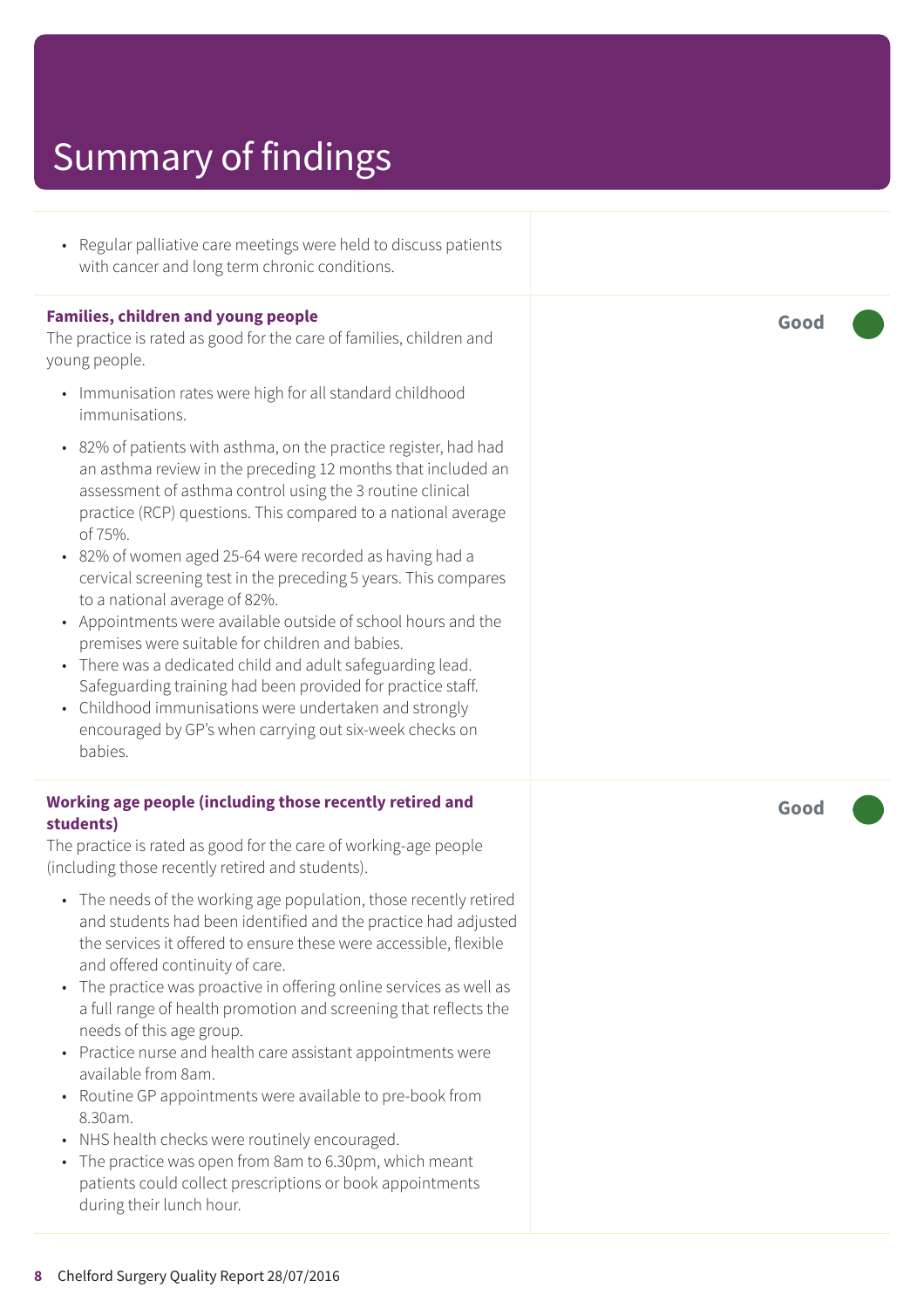#### **People whose circumstances may make them vulnerable**

The practice is rated as good for the care of people whose circumstances may make them vulnerable.

- The practice offered longer appointments for patients with a learning disability.
- The practice regularly worked with other health care professionals in the case management of vulnerable patients.
- The practice informed vulnerable patients about how to access various support groups and voluntary organisations.
- Staff knew how to recognise signs of abuse in vulnerable adults and children. Staff were aware of their responsibilities regarding information sharing, documentation of safeguarding concerns and how to contact relevant agencies in normal working hours and out of hours.

#### **People experiencing poor mental health (including people with dementia)**

The practice is rated as good for the care of people experiencing poor mental health (including people with dementia).

- 100% of patients with schizophrenia, bipolar effective disorder and other psychoses had a comprehensive, agreed care plan documented in their record, in the preceding 12 months. This compares to a national average of 88%.
- 100% of patients diagnosed with dementia had had their care reviewed in a face-to-face review in the preceding 12 months. This compares to a national average of 84%.
- The practice regularly worked with multi-disciplinary teams in the case management of patients experiencing poor mental health, including those with dementia.
- The practice carried out advance care planning for patients with dementia.
- The practice had told patients experiencing poor mental health about how to access various support groups and voluntary organisations.
- Staff had a good understanding of how to support patients with mental health needs and dementia.

**Good –––**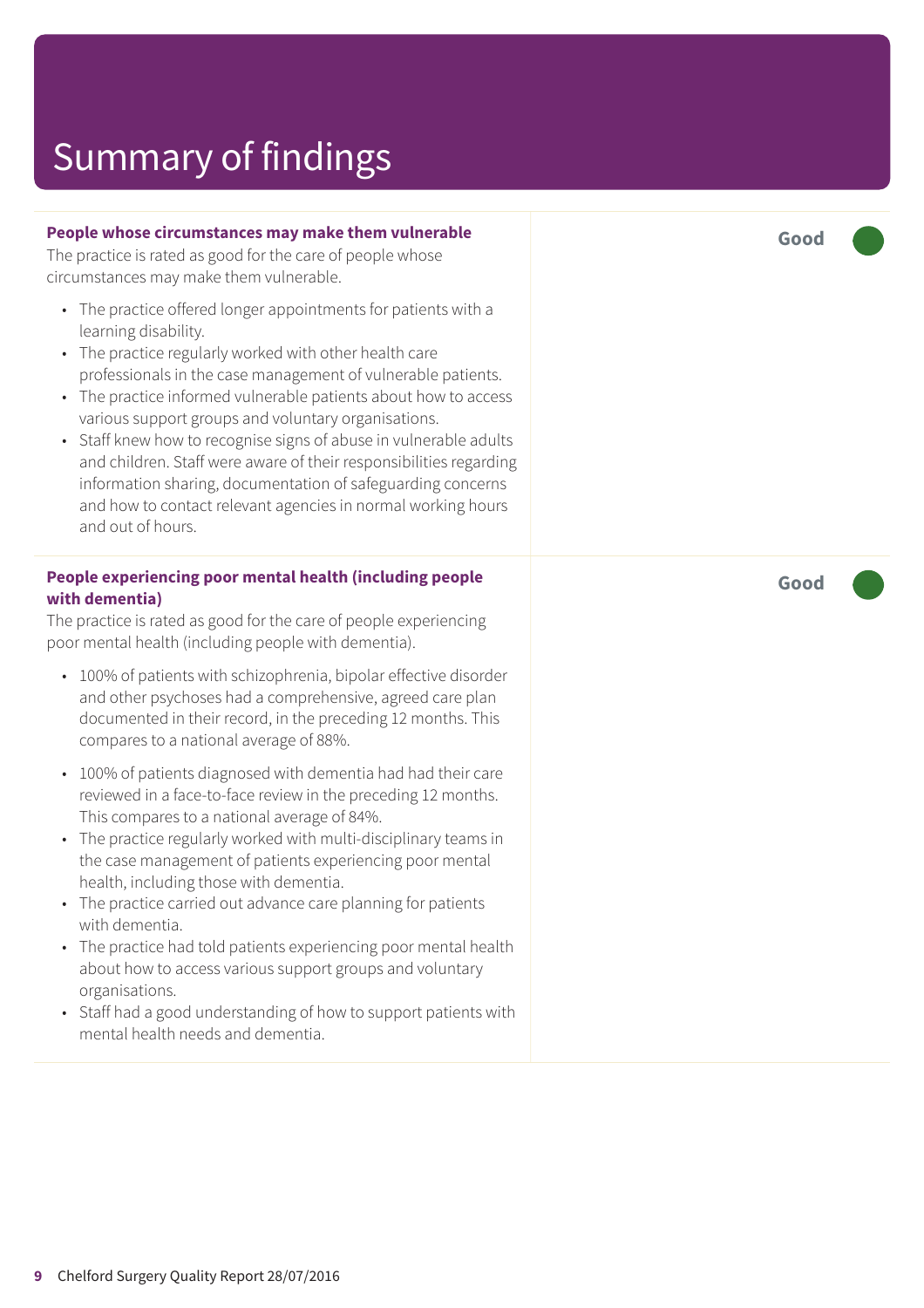### What people who use the service say

The national GP patient survey results were published in January 2016. The results showed the practice was performing in line with local and national averages. 231 survey forms were distributed and 127 were returned. This represented 3.4% of the practice's patient list. The results of the survey showed:

- 95% of patients found it easy to get through to this practice by phone compared to the national average of 73%.
- 91% of patients were able to get an appointment to see or speak to someone the last time they tried compared to the national average of 76%.
- 96% of patients described the overall experience of this GP practice as good compared to the national average of 85%.
- 95% of patients said they would recommend this GP practice to someone who has just moved to the local area compared to the national average of 79%).

As part of our inspection we also asked for CQC comment cards to be completed by patients prior to our inspection. We received 20 comment cards which were all positive about the standard of care received. Patients considered the quality of care as excellent and described the staff as professional and helpful with a "can do" approach. Patients felt treated with privacy and dignity and they told us the practice always felt clean and tidy.

We spoke with two patients during the inspection. They said they had been patients at the practice for over 20 years and were very satisfied with the care they received and thought staff were approachable, committed and caring.

The practice invited patients to complete the NHS Friends and Family test (FFT). The FFT gives each patient the opportunity to provide feedback on the quality of care they received. We looked at the results for 2015. These indicated that patients were "extremely likely" to recommend the practice to their friends and family.

### Areas for improvement

#### **Action the service SHOULD take to improve**

- Review, and describe more clearly, the system in place to make sure all drugs taken on home visits are in date.
- Arrange for the safe storage (prevent them falling) of oxygen cylinders in the dispensary and for records to be kept of those cylinders being checked along with the defibrillator.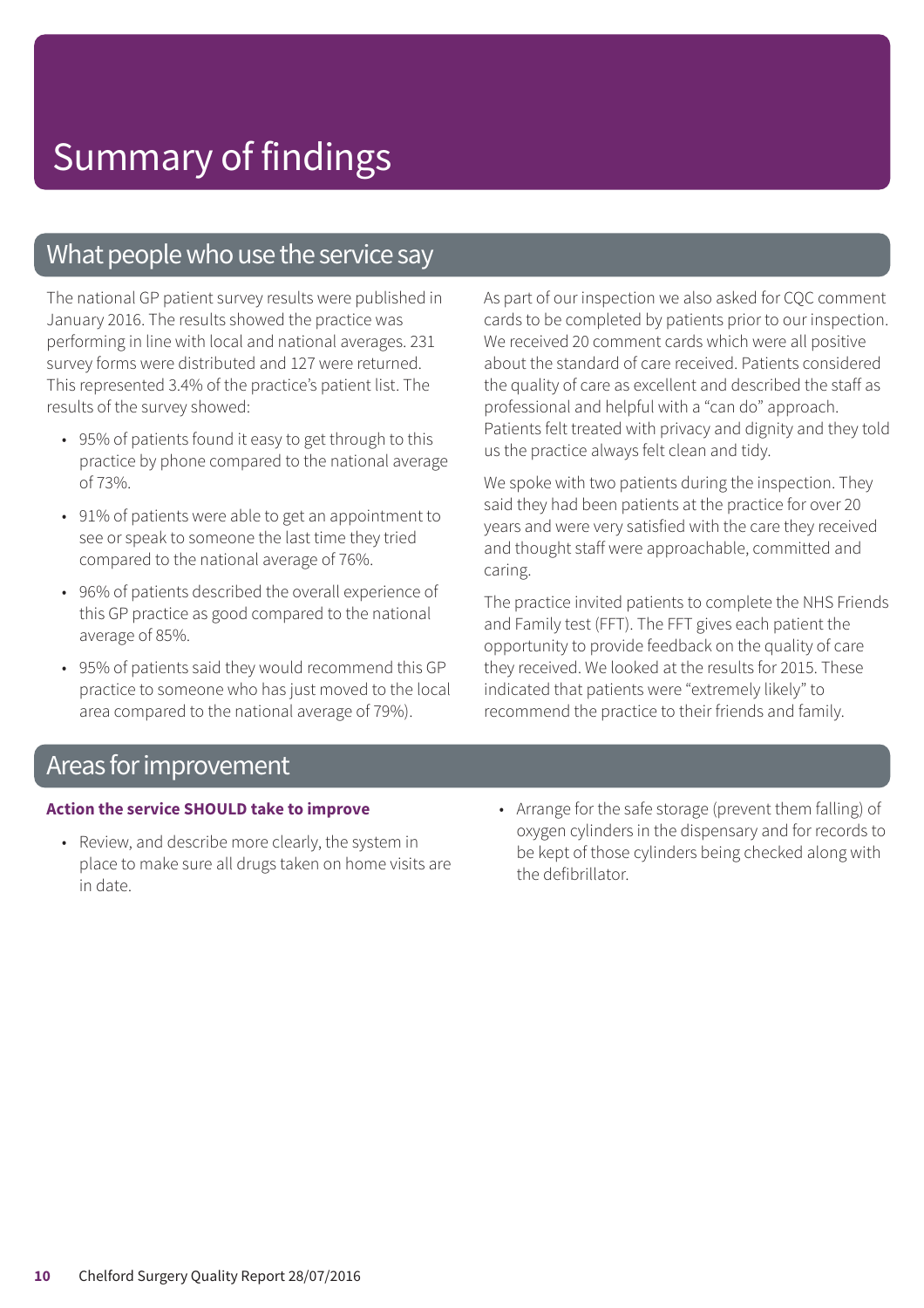

# Chelford Surgery **Detailed findings**

### Our inspection team

#### **Our inspection team was led by:**

Our inspection team was led by a CQC Lead Inspector**.** The team included a GP specialist adviser.

### **Background to Chelford Surgery**

Chelford Surgery is located in a rural setting in East Cheshire. Transport links are limited, with an hourly bus service to Knutsford 4.5 miles away, during the day. The practice occupies a purpose built two-storey building first opened in 1993, but has since been extended to cope with the increase in patient numbers and to better meet their needs. Limited parking is available on site; however on-road parking is available nearby. Disabled facilities are provided. There are five GPs working at the practice, one male and four female. Two GPs are partners, and the other GPs are salaried. There are two practice nurses, who are nurse prescribers and two health care assistants, all of whom are part-time. There is a full-time practice manager and a team of administrative staff including pharmacy dispensers.

The practice opening times are Monday to Friday 8am to 6.30pm. The practice appointment times are:

Monday 9am to 11.30am and 3.30pm to 5.30pm Tuesday 8.30am to 11.30am and 3.30pm to 5pm Wednesday 9.30am to 11.30am and 3.30pm to 5pm Thursday 8.30am to 11.30am and 3pm to 5.30pm Friday 9am to 11.30am and 4pm to 5.30pm

Patients requiring a GP outside of normal working hours are advised to call 111 and thereby access the Out of Hours service.

The practice is a GP teaching practice which means GP trainees and First Year doctors are able to undertake part of their training there.

There are 3,685 patients on the practice list. The majority of patients are white British with a high number of patients in the 65 and over range (47%) and the practice has the highest proportion of elderly patients within the CCG.

The practice also provides primary care services to the David Lewis Centre, which is a residential centre located close by, for people with epilepsy, a learning disability and behavioural problems.

### Why we carried out this inspection

We carried out a comprehensive inspection of this service under Section 60 of the Health and Social Care Act 2008 as part of our regulatory functions. The inspection was planned to check whether the provider is meeting the legal requirements and regulations associated with the Health and Social Care Act 2008, to look at the overall quality of the service, and to provide a rating for the service under the Care Act 2014.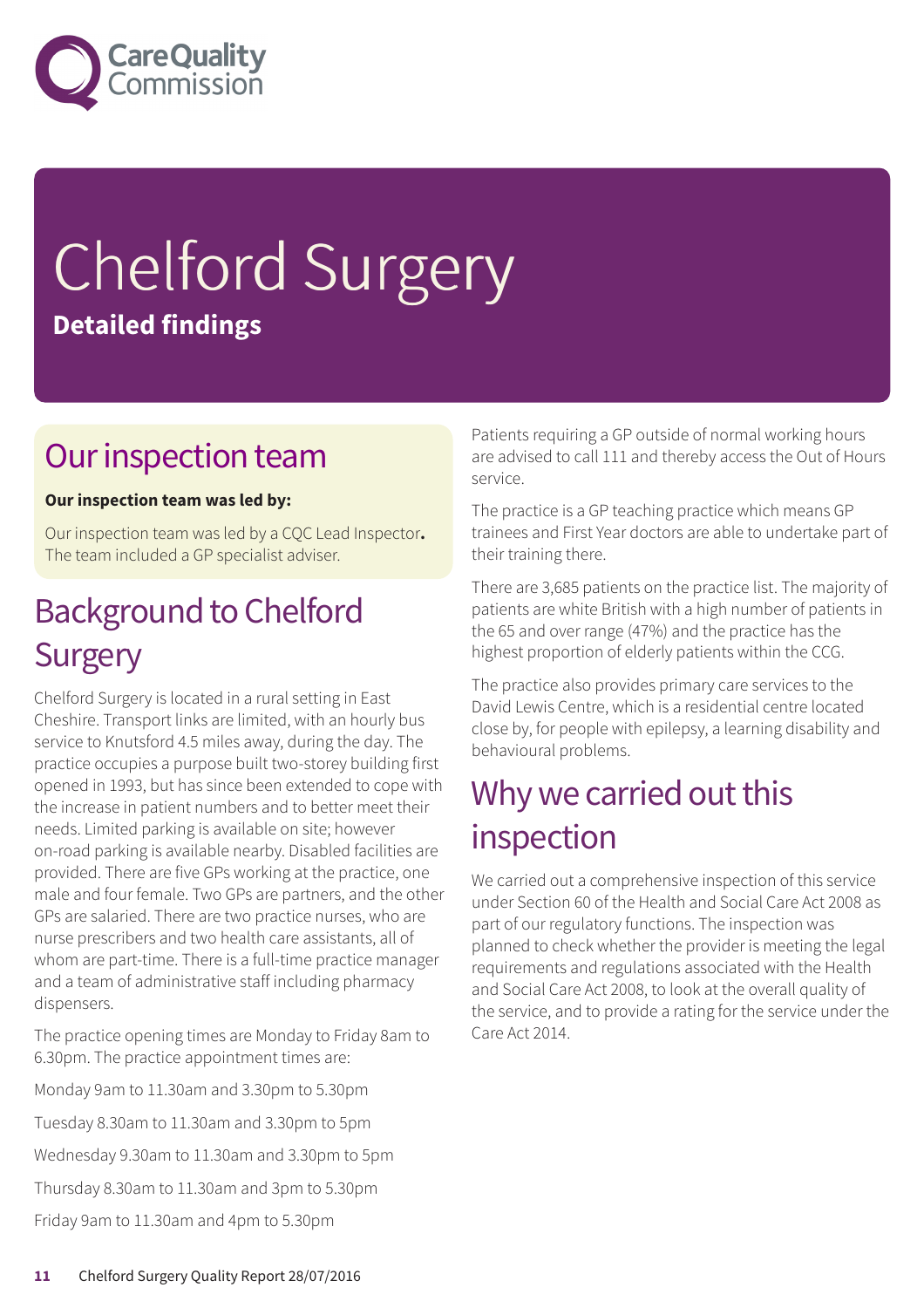# Detailed findings

### How we carried out this inspection

Before visiting, we reviewed a range of information we hold about the practice and asked other organisations such as Eastern Cheshire Clinical Commissioning Group to share what they knew. We carried out an announced visit on 31 May 2016. During our visit we:

- Spoke with a range of staff including GPs, the practice manager, the pharmacy dispenser, a practice nurse, a health care assistant and a receptionist/ pharmacy dispenser and spoke with five patients who used the service.
- Reviewed the practice's policies and procedures.
- Reviewed comment cards where patients and members of the public shared their views and experiences of the service.

To get to the heart of patients' experiences of care and treatment, we always ask the following five questions:

• Is it safe?

- Is it effective?
- Is it caring?
- Is it responsive to people's needs?
- Is it well-led?

We also looked at how well services were provided for specific groups of people and what good care looked like for them. The population groups are:

- Older people
- People with long-term conditions
- Families, children and young people
- Working age people (including those recently retired and students)
- People whose circumstances may make them vulnerable
- People experiencing poor mental health (including people with dementia).

Please note that when referring to information throughout this report, for example any reference to the Quality and Outcomes Framework data, this relates to the most recent information available to the CQC at that time.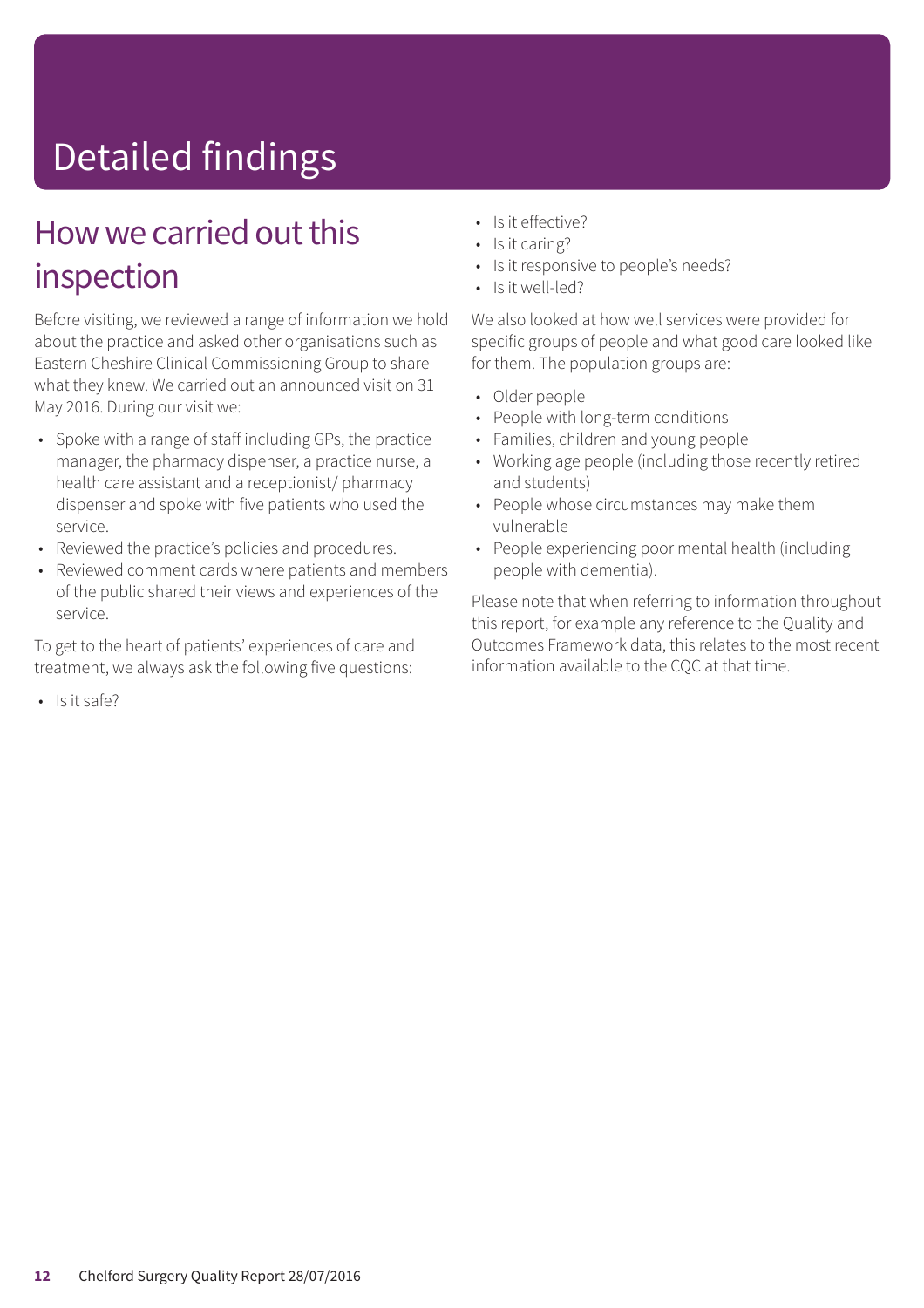# Are services safe?

### **Our findings**

#### **Safe track record and learning**

There was an effective system in place for reporting and recording significant events.

- Staff told us they would inform the practice manager of any incidents and there was a recording form available on the practice's computer system.
- The practice carried out a regular and thorough analysis of significant events.

We reviewed safety records, incident reports, patient safety alerts and minutes of meetings where these were discussed. We saw evidence of safety alerts and significant events being discussed at both staff and clinical meetings to improve safety in the practice.

#### **Overview of safety systems and processes**

The practice had clearly defined and embedded systems, processes and practices in place to keep patients safe and safeguarded from abuse, which included:

- Arrangements were in place to safeguard children and vulnerable adults from abuse. These arrangements reflected relevant legislation and local requirements. Policies were accessible to all staff. The policies clearly outlined who to contact for further guidance if staff had concerns about a patient's welfare. There was a lead member of staff for safeguarding. The GPs attended safeguarding meetings when possible and always provided reports where necessary for other agencies. Staff demonstrated they understood their responsibilities and had received training on safeguarding children and vulnerable adults relevant to their role. GPs were trained to child protection or child safeguarding level 3. Both of the HCA's had undergone safeguarding children training. The nurses had undergone safeguarding adults training, and safeguarding children to level 2. The pharmacy dispenser had also received safeguarding adults training and safeguarding children training to level 2.
- A notice in the waiting room advised patients that chaperones were available if required. All staff who acted as chaperones were trained for the role and had received a Disclosure and Barring Service (DBS) check. (DBS checks identify whether a person has a criminal record or is on an official list of people barred from

working in roles where they may have contact with children or adults who may be vulnerable). One member of staff was due to attend a training session for chaperones to enable them to cascade this update to the rest of the practice team.

- The practice maintained appropriate standards of cleanliness and hygiene. We observed the premises to be clean and tidy. A practice nurse was the infection control clinical lead who liaised with the local infection prevention teams to keep up to date with best practice. There was an infection control protocol in place and most staff had received up to date training. Annual infection control audits were undertaken and we saw evidence that action was taken to address any improvements identified as a result.
- The arrangements for managing medicines, including emergency medicines and vaccines, in the practice kept patients safe (including obtaining, prescribing, recording, handling, storing, security and disposal). Processes were in place for handling repeat prescriptions which included the review of high risk medicines. Blank prescription forms and pads were securely stored and there were systems in place to monitor their use. Both of the practice nurses had qualified as an Independent Prescriber and could therefore prescribe medicines for specific clinical conditions. They received mentorship and support from the medical staff for this extended role. Patient Group Directions had been adopted by the practice to allow nurses to administer medicines in line with legislation. HCAs were trained to administer vaccines and medicines against a patient specific prescription or direction from a prescriber.
- There was a named GP responsible for the dispensary and the practice employed a lead dispenser and four other members of staff who were involved in dispensing medicines, each of whom had received appropriate training and had opportunities for continuing learning and development. Any medicines incidents or 'near misses' were recorded for learning and the practice had a system in place to monitor the quality of the dispensing process. Dispensary staff showed us standard procedures which covered all aspects of the dispensing process (these are written instructions about how to safely dispense medicines).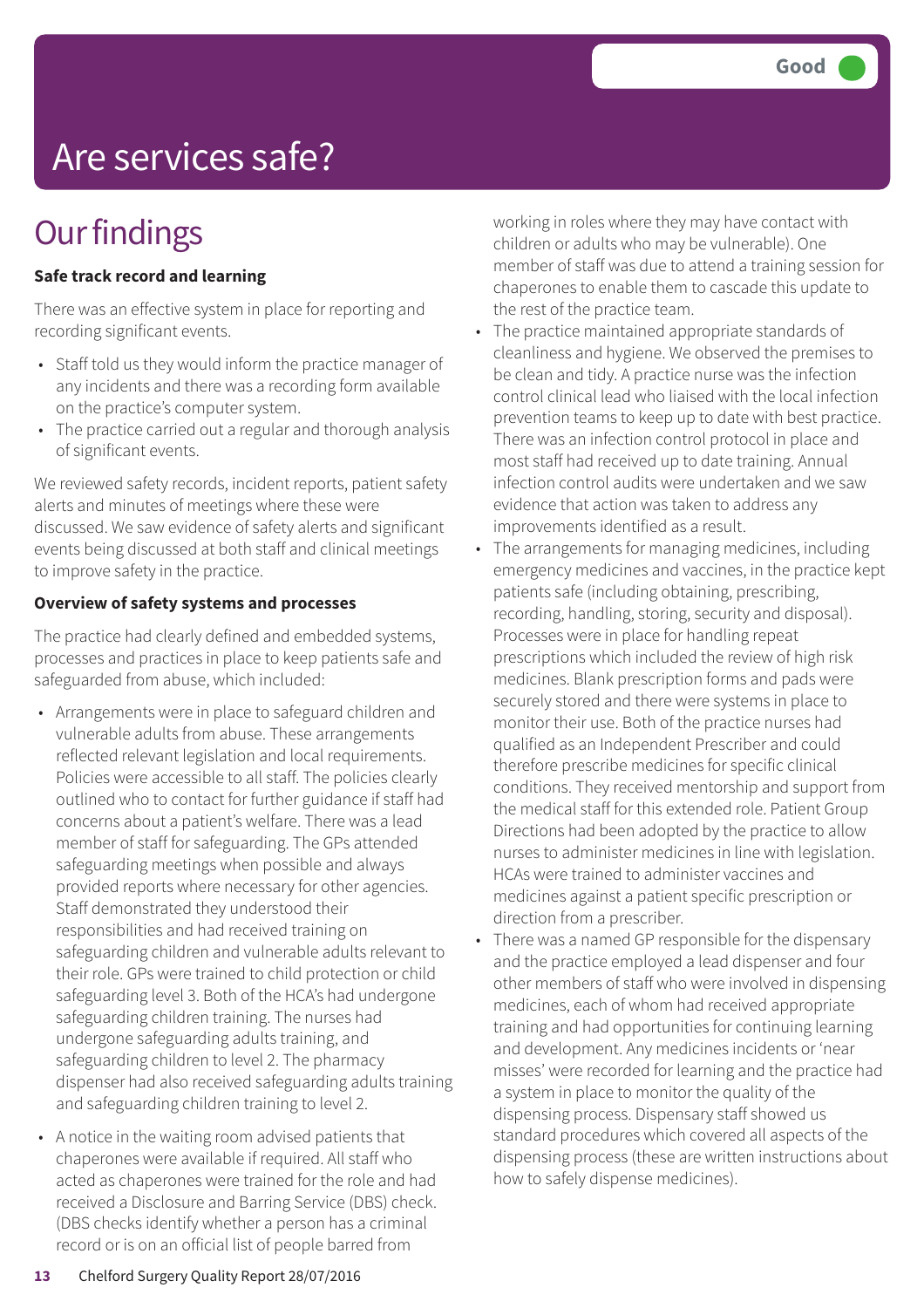### Are services safe?

- The practice held stocks of controlled drugs (medicines that require extra checks and special storage because of their potential misuse) and had procedures in place to manage them safely. There were also arrangements in place for the destruction of controlled drugs.
- We were unable to find any records to show that GPs were regularly checking the drugs held in their bags taken on home visits.
- We reviewed three personnel files and found for the most recent appointment, appropriate recruitment checks had been undertaken prior to employment. For example, proof of identification, references, qualifications and the appropriate checks through the DBS.

#### **Monitoring risks to patients**

Risks to patients were assessed and well managed.

• There were procedures in place for monitoring and managing risks to patient and staff safety. There was a health and safety policy available. The practice had up to date fire risk assessments and carried out regular fire drills. A full fire safety audit had been carried out in March 2016. All electrical equipment was checked to ensure the equipment was safe to use and clinical equipment was checked to ensure it was working properly. The practice had a variety of other risk assessments in place to monitor safety of the premises

such as infection control and legionella. (Legionella is a term for a particular bacterium which can contaminate water systems in buildings). This had been reviewed in January 2016.

• Arrangements were in place for planning and monitoring the number of staff and mix of staff needed to meet patients' needs. There was a rota system in place for all the different staffing groups to ensure enough staff were on duty.

#### **Arrangements to deal with emergencies and major incidents**

The practice had adequate arrangements in place to respond to emergencies and major incidents.

- There was an instant messaging system on the computers in all the consultation and treatment rooms which alerted staff to any emergency.
- All staff had received annual basic life support training. There were emergency medicines available in the dispensing room.
- The practice had a defibrillator available on the premises and oxygen with adult and children's masks, although there was no record of these being regularly checked. A first aid kit and accident book were available.
- The practice had a comprehensive business continuity plan in place for major incidents, such as power failure or building damage. The plan included emergency contact numbers for staff.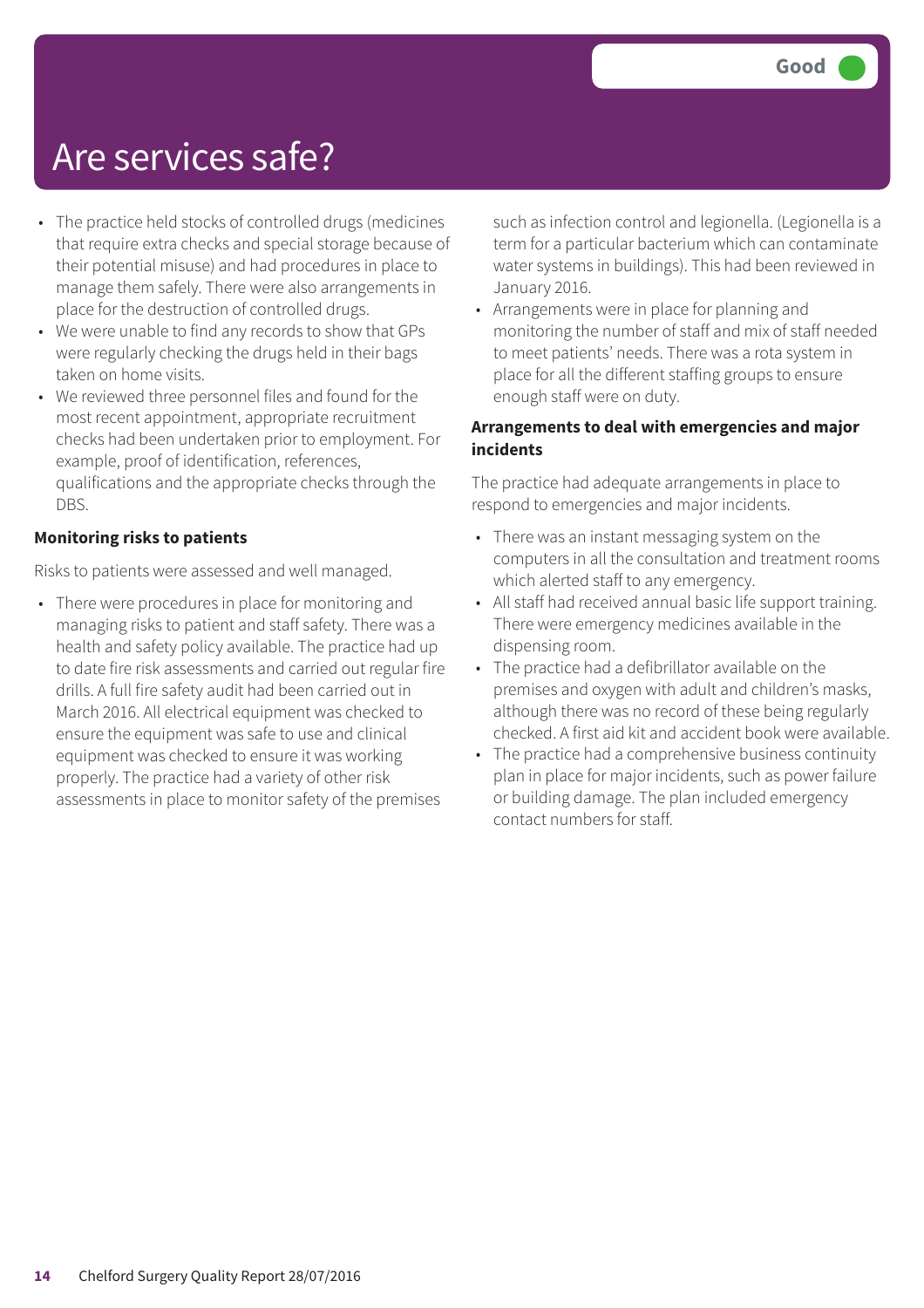### Are services effective?

(for example, treatment is effective)

### **Our findings**

#### **Effective needs assessment**

The practice assessed needs and delivered care in line with relevant and current evidence based guidance and standards, including National Institute for Health and Care Excellence (NICE) best practice guidelines.

- The practice had systems in place to keep all clinical staff up to date. Staff had access to guidelines from NICE and used this information to deliver care and treatment that met patients' needs.
- The practice monitored that these guidelines were followed through risk assessments, audits and random sample checks of patient records.

#### **Management, monitoring and improving outcomes for people**

The practice used the information collected for the QOF and performance against national screening programmes to monitor outcomes for patients. (QOF is a system intended to improve the quality of general practice and reward good practice). The most recently published results showed the practice had attained 97% of the total number of points available.

This practice was not an outlier for any QOF (or other national) clinical targets. Data from 1/04/2014 to 31/03/ 2015 showed:

Performance for hypertension related indicators was better than the national average. For example, 89% of patients with hypertension had a blood pressure reading measured in the preceding 12 months of 150/90mmHg or less, compared to a national average of 84%.

- Performance for diabetes related indicators was better than the national average. For example, the percentage of patients, on the register, in whom the last BP reading measured was 140/80 mmHg or less was 83%, compared to a national average of 78%.
- Performance for mental health related indicators was similar to the national average. For example, 97% of patients with mental health conditions had their smoking status recorded in the preceding 12 months. This compared to a national average of 94%.

There was evidence of quality improvement including clinical audit.

- We looked at three clinical audits completed in the last two years. These were completed audits where the improvements made were implemented and monitored.
- Findings were used by the practice to improve services. For example, a tonsillitis audit had assessed the safety of the patient regarding anticoagulation, resulting in antibiotic prescribing being reduced as a result. The practice used information to improve patient outcomes. For example by providing combined long term care clinics offering holistic care for the elderly, less mobile patients and a call/recall system for patients on the chronic disease register.
- The practice also carried out regular medicines audits, with the support of the local CCG pharmacy team, to ensure prescribing was in line with best practice guidelines for safe prescribing. As part of the Dispensing Services Quality Scheme, (DSQS), the practice had completed an audit in January 2016 and had also completed the DSQS self-assessment declaration with no improvement actions required. The practice was now writing new standard operating procedures as a result as part of their ongoing review of their services.

#### **Effective staffing**

Staff had the skills, knowledge and experience to deliver effective care and treatment.

- The practice had an induction programme for all newly appointed staff. This covered such topics as safeguarding, infection prevention and control, fire safety, health and safety and confidentiality.
- The practice could demonstrate how they ensured role-specific training and updating for relevant staff. For example, for those reviewing patients with long-term conditions. Staff administering vaccinations and taking samples for the cervical screening programme had received specific training. Staff who administered vaccinations demonstrated how they stayed up to date with changes to the immunisation programmes, by using on-line resources and discussion at meetings. Those staff involved in a dispensing role had received appropriate training and ongoing support.
- The learning needs of staff were identified through a system of appraisals, meetings and reviews of practice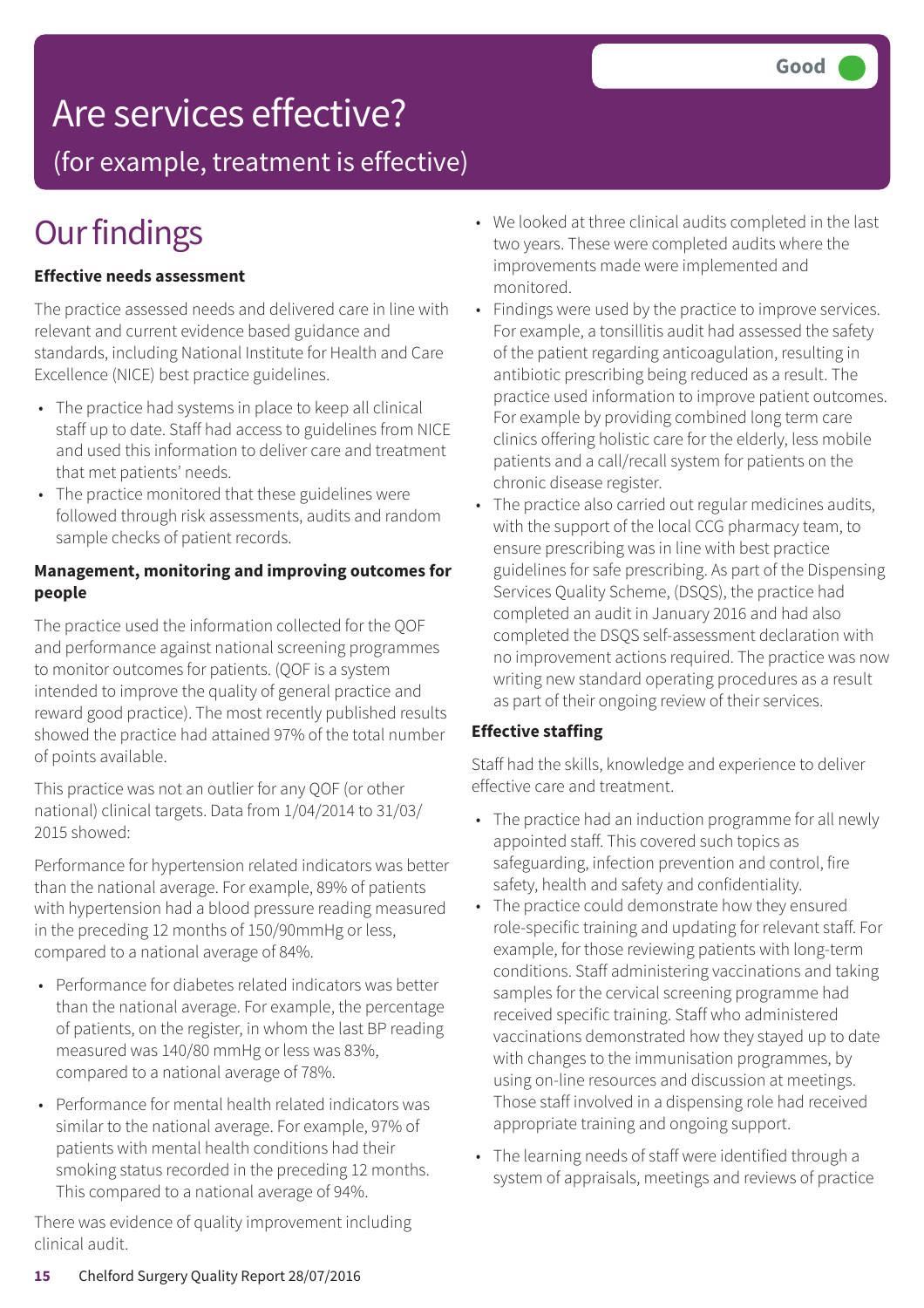### Are services effective?

### (for example, treatment is effective)

development needs. Staff had access to appropriate training to meet their learning needs and to cover the scope of their work. All staff had received an appraisal within the last 12 months.

• Staff received training that included: safeguarding, fire safety awareness, basic life support, chaperoning, health and safety and information governance. Staff had access to and made use of e-learning training modules and in-house training.

#### **Coordinating patient care and information sharing**

The information needed to plan and deliver care and treatment was available to relevant staff in a timely and accessible way through the practice's patient record system and their intranet system.

- This included care and risk assessments, care plans, medical records and investigation and test results.
- The practice shared relevant information with other services in a timely way, for example when referring patients to other services.

Staff worked together and with other health and social care professionals to understand and meet the range and complexity of patients' needs and to assess and plan ongoing care and treatment. This included when patients moved between services, including when they were referred, or after they were discharged from hospital. We saw evidence that multi-disciplinary team meetings took place with other health care professionals on a regular basis, when care plans were routinely reviewed and updated for patients with complex needs.

#### **Consent to care and treatment**

Staff sought patients' consent to care and treatment in line with legislation and guidance.

- Staff understood the relevant consent and decision-making requirements of legislation and guidance, including the Mental Capacity Act 2005.
- When providing care and treatment for children and young people, staff carried out assessments of capacity to consent in line with relevant guidance.
- Where a patient's mental capacity to consent to care or treatment was unclear the GP or practice nurse assessed the patient's capacity and, recorded the outcome of the assessment.
- The process for seeking consent was monitored through patient records audits.

#### **Supporting patients to live healthier lives**

The practice identified patients who may be in need of extra support. For example:

- Patients receiving end of life care, carers, those at risk of developing a long-term condition and those requiring advice on their diet, smoking and alcohol cessation. Patients were signposted to the relevant service.
- Dietary advice was given by the GP and smoking cessation advice was available.

The practice's uptake for the cervical screening programme was 79%, which was comparable to the CCG average of 77% and the national average of 74%. There was a policy to offer telephone reminders for patients who did not attend for their cervical screening test. The practice also encouraged its patients to attend national screening programmes for bowel and breast cancer screening. There were failsafe systems in place to ensure results were received for all samples sent for the cervical screening programme and the practice followed up women who were referred as a result of abnormal results.

Childhood immunisation rates for the vaccinations given were comparable to CCG/national averages. For example, childhood immunisation rates for the vaccinations given to under two year olds ranged from 95% to 100% and five year olds from 95% to 100%.

Patients had access to appropriate health assessments and checks. These included health checks for new patients and NHS health checks for patients aged 40–74. Appropriate follow-ups for the outcomes of health assessments and checks were made, where abnormalities or risk factors were identified.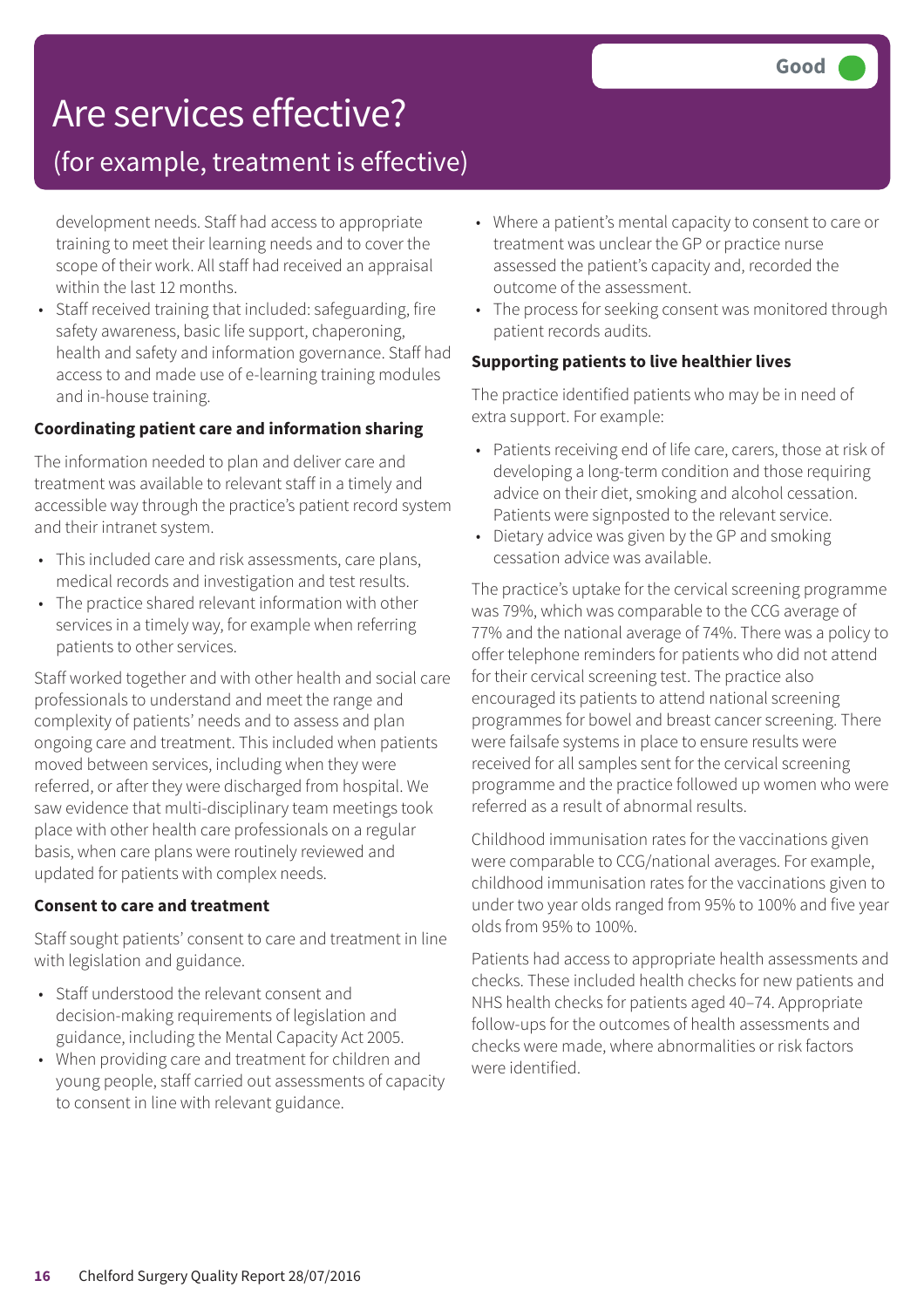# Are services caring?

### **Our findings**

#### **Kindness, dignity, respect and compassion**

We observed members of staff were courteous and very helpful to patients and treated them with dignity and respect.

- Curtains were provided in consulting rooms to maintain patients' privacy and dignity during examinations, investigations and treatments.
- We noted that consultation and treatment room doors were closed during consultations; conversations taking place in these rooms could not be overheard.
- Reception staff knew when patients wanted to discuss sensitive issues or appeared distressed they could offer them a private room to discuss their needs.

All of the 20 patient CQC comment cards we received were positive about the service experienced. Patients said they felt the practice offered an excellent service and staff were helpful, caring and treated them with dignity and respect. Comment cards were complimentary about staff in all roles, referring particularly to their caring and professional approach.

We spoke with three members of the PRG, who told us it was a pleasure to not only be a patient but also to be invited to get involved in the running of the practice. They also told us they were satisfied with the care provided by the practice and said their dignity and privacy was respected.

The practice also had close links with the Chelford Tenants and Residents Association, who supported the practice in promoting topics such as social isolation affecting the older person and dementia awareness. A carer's event was also being held in conjunction with the practice in June.

Results from the national GP patient survey showed patients felt they were treated with compassion, dignity and respect. The practice was above average for its satisfaction scores on consultations with GPs and nurses. For example:

- 98% of patients said the GP was good at listening to them compared to the CCG average of 91% and the national average of 89%.
- 98% of patients said the GP gave them enough time compared to the CCG average of 90% and the national average of 87%.
- 97% of patients said they had confidence and trust in the last GP they saw compared to the CCG average of 96% and the national average of 95%.
- 96% of patients said the last GP they spoke to was good at treating them with care and concern compared to the national average of 85%.
- 97% of patients said the last nurse they spoke to was good at treating them with care and concern compared to the national average of 91%.
- 97% of patients said they found the receptionists at the practice helpful compared to the CCG average of 86% and the national average of 87%.

#### **Care planning and involvement in decisions about care and treatment**

Patients told us they felt involved in decision making about the care and treatment they received. They also told us they felt listened to and supported by staff and had sufficient time during consultations to make an informed decision about the choice of treatment available to them. Patient feedback from the comment cards we received was also positive and aligned with these views.

Results from the national GP patient survey showed patients responded positively to questions about their involvement in planning and making decisions about their care and treatment. Results were in line with local and national averages. For example:

- 96% of patients said the last GP they saw was good at explaining tests and treatments compared to the CCG average of 88% and the national average of 85%.
- 94% of patients said the last GP they saw was good at involving them in decisions about their care compared to the national average of 82%.
- 97% of patients said the last nurse they saw was good at involving them in decisions about their care compared to the national average of 91%.

The practice provided facilities to help patients be involved in decisions about their care. For example, information leaflets were available in easy read format and the practice manager told us these could be adapted to assist those patients who, for example, might be visually impaired.

#### **Patient and carer support to cope emotionally with care and treatment**

Patient information leaflets and notices were available in the patient waiting area which told patients how to access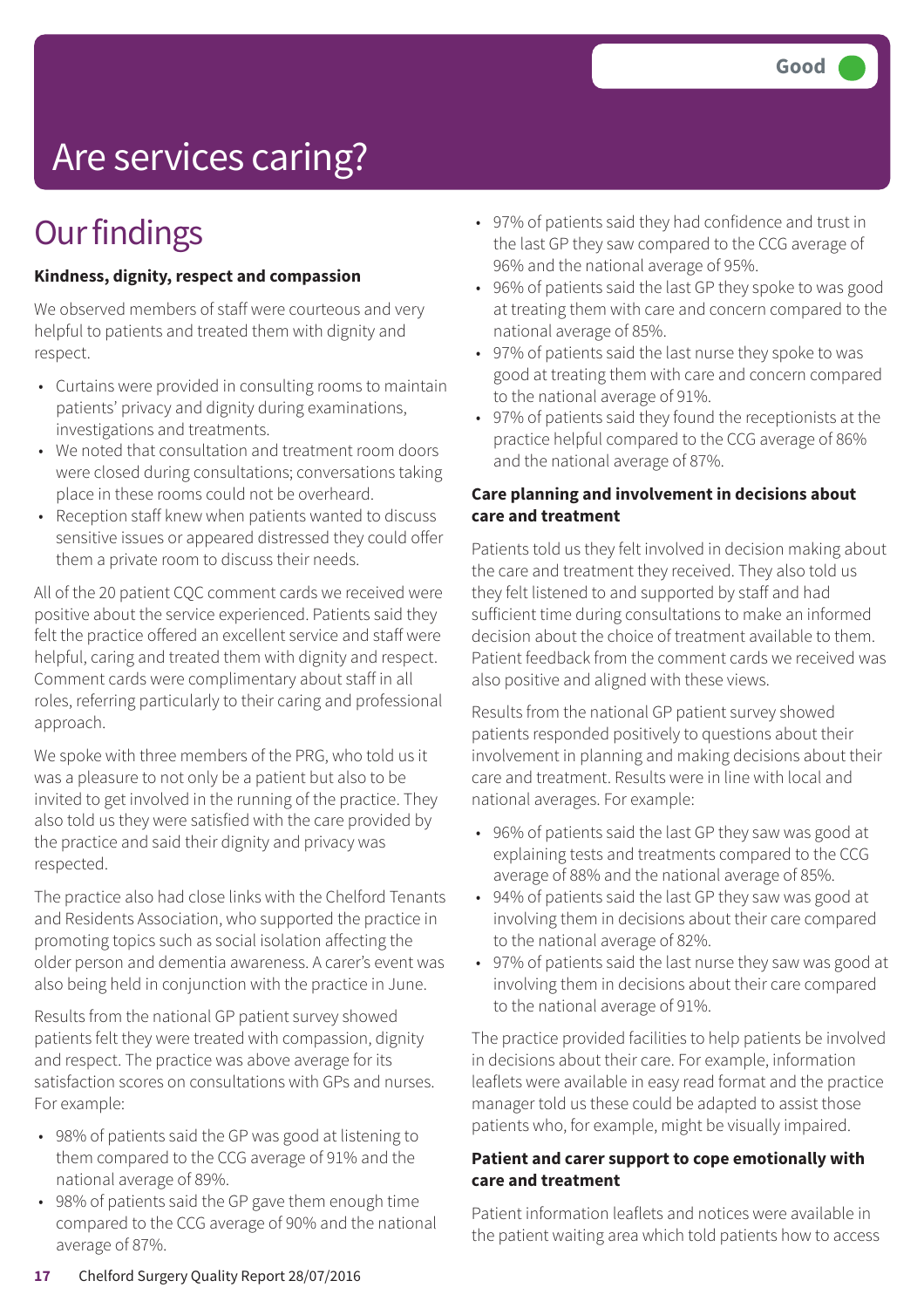### Are services caring?

a number of support groups and organisations such as those supporting good mental health. A board specifically dedicated to carers included information on autism and the role of the carer.

The practice's computer system alerted GPs if a patient was also a carer. The practice had identified 45 patients as carers (1% of the practice list). Written information was available to direct carers to the various avenues of support

available to them and the PRG were taking an active role in this. They shared with us the work they were currently doing to provide improved services for carers, which included making contact with all carers on the practice register and offering them guidance and support, as well as updating their dedicated notice board in the main reception area.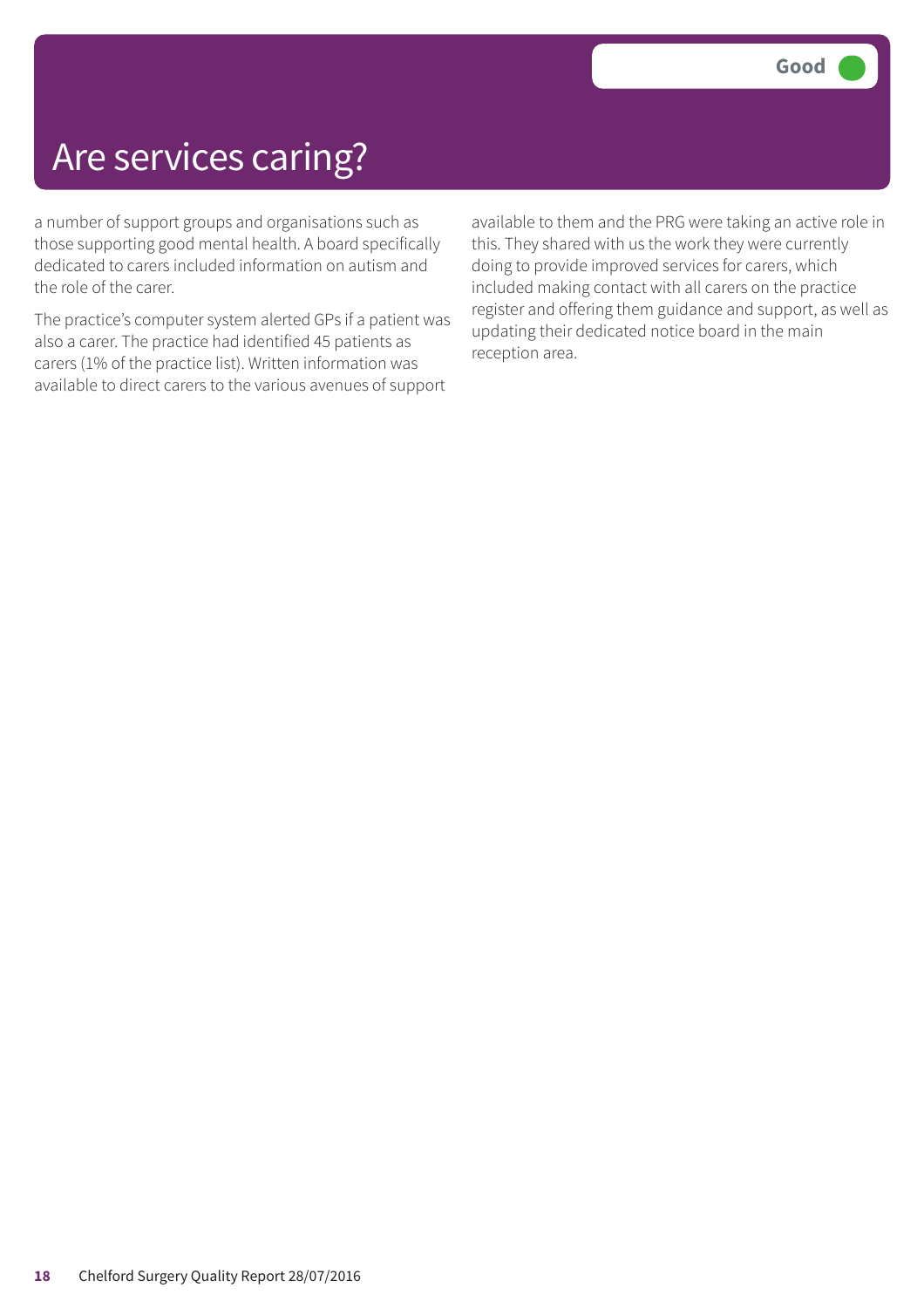# Are services responsive to people's needs?

(for example, to feedback?)

## **Our findings**

#### **Responding to and meeting people's needs**

The practice reviewed the needs of its local population and engaged with the clinical commissioning group, (CCG) to secure improvements to services where these were identified.

- Home visits were available for older patients and patients who had clinical needs which resulted in difficulty attending the practice.
- Same day appointments were available for children and those patients with medical problems that required same day consultation.
- Patients were able to receive travel vaccinations.
- There were disabled facilities and a hearing loop available.
- The practice routinely offered half hour appointments to patients with complex needs, for example those living with dementia or those with a learning disability.

#### **Access to the service**

The practice was open between 8am and 6.30pm Monday to Friday. Appointments varied from 8.30am to 11.30am every morning and 3pm to 5.30pm daily. For out of hours care, patients were advised to call 111 and thereby access the Out of Hours service. In addition to pre-bookable appointments that could be booked up to six weeks in advance, urgent appointments were also available for people that needed them.

Results from the national GP patient survey showed that patient's satisfaction with how they could access care and treatment was higher than local and national averages.

• 91% of patients were satisfied with the practice's opening hours compared to the national average of 78%.

• 95% of patients said they could get through easily to the practice by phone compared to the national average of 73%.

People told us on the day of the inspection that they were able to get appointments when they needed them.

The practice had a system in place to assess:

- whether a home visit was clinically necessary; and
- the urgency of the need for medical attention.

The reception team used a protocol which gave guidance on how urgent and routine appointments should be dealt with. This guidance also included what action to take when a patient rang with an acute problem such as chest pain or collapse. Home visit requests were recorded on the computer and these would be assessed by the GP and either telephone advice would be given, or a visit arranged. Clinical and non-clinical staff were aware of their responsibilities when managing requests for home visits.

#### **Listening and learning from concerns and complaints**

The practice had an effective system in place for handling complaints and concerns.

- Its complaints policy and procedures were in line with recognised guidance and contractual obligations for GPs in England.
- There was a designated responsible person who handled all complaints in the practice.
- We saw that information was available to help patients understand the complaints system and an explanatory notice was displayed in the main waiting area.

We noted that no written complaints had been received within the previous 12 months and that verbal complaints were recorded and dealt with in accordance with the practice's policy.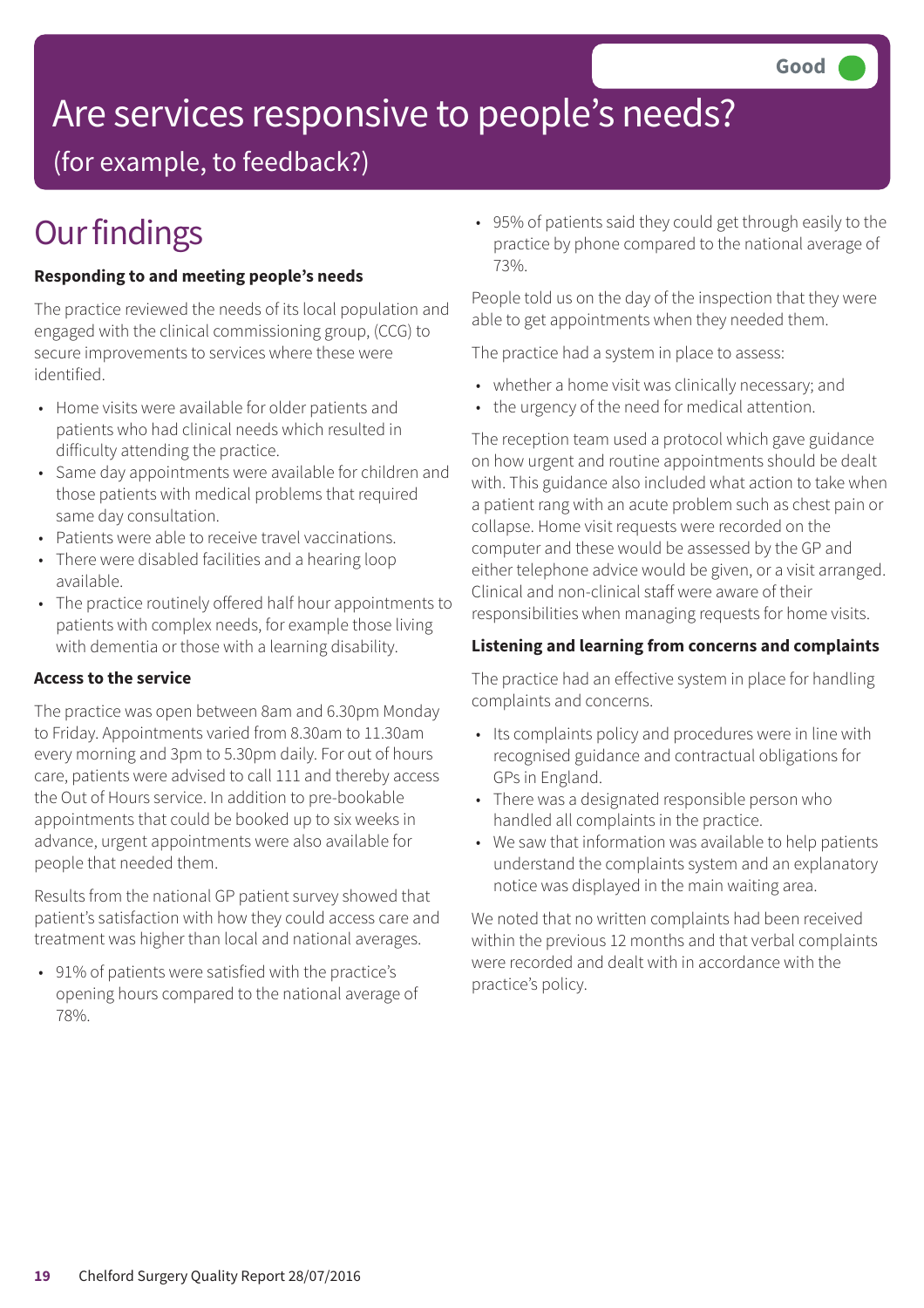### Are services well-led?

(for example, are they well-managed and do senior leaders listen, learn and take appropriate action)

### **Our findings**

#### **Vision and strategy**

The practice had a clear vision to deliver high quality care and promote good outcomes for patients.

- The practice had a statement of purpose which had been written in 2013. We spoke to the lead GP regarding this who told us an updated version had been written but had not yet been formally adopted due to changes within the layout of the practice and the impending retirement of the second GP partner.
- The practice had a robust strategy and supporting business plans which reflected the vision and values and these were regularly monitored.

#### **Governance arrangements**

The practice had an overarching governance framework which supported the delivery of the strategy and good quality care. This outlined the structures and procedures in place and ensured that:

- There was a clear staffing structure and that staff were aware of their own roles and responsibilities.
- Practice specific policies were implemented and were available to all staff.
- A comprehensive understanding of the performance of the practice was maintained.
- A programme of continuous clinical and internal audit was used to monitor quality and to make improvements.
- There were arrangements for identifying, recording and managing risks, issues and implementing mitigating actions.

#### **Leadership and culture**

On the day of inspection the GPs in the practice demonstrated they had the experience, capacity and capability to run the practice and ensure high quality care. They told us they prioritised safe, high quality and compassionate care. Staff told us the GPs were approachable and always took the time to listen to all members of staff.

The provider was aware of and had systems in place to ensure compliance with the requirements of the duty of candour. (The duty of candour is a set of specific legal requirements that providers of services must follow when things go wrong with care and treatment). The partners encouraged a culture of openness and honesty. The practice had systems in place to ensure that when things went wrong with care and treatment. For example, the practice kept written records of verbal interactions as well as written correspondence.

There was a clear leadership structure in place and staff felt supported by management.

- Staff told us the practice held regular team meetings.
- Staff told us there was an open culture within the practice and they had the opportunity to raise any issues at team meetings and felt confident and supported in doing so and felt supported when they did.
- Staff said they felt respected, valued and supported, particularly by the GPs in the practice. All staff were involved in discussions about how to run and develop the practice, and the partners encouraged all members of staff to identify opportunities to improve the service delivered by the practice.

#### **Seeking and acting on feedback from patients, the public and staff**

The practice encouraged and valued feedback from patients, the public and staff. It proactively sought patients' feedback and engaged patients in the delivery of the service.

- The practice had gathered feedback from patients through the PRG and through surveys and complaints received. The PRG met regularly, carried out patient surveys and submitted proposals for improvements to the practice management team. For example, they advised on the location of the disabled parking space and were currently working on improving the services provided within the practice for carers.
- The practice had gathered feedback from staff through staff meetings, appraisals and discussion. Staff told us they would not hesitate to give feedback and discuss any concerns or issues with colleagues and management. Staff told us they felt involved and engaged to improve how the practice was run.

#### **Continuous improvement**

There was a focus on continuous learning and improvement at all levels within the practice. The practice team was forward thinking and part of local pilot schemes to improve outcomes for patients in the area.